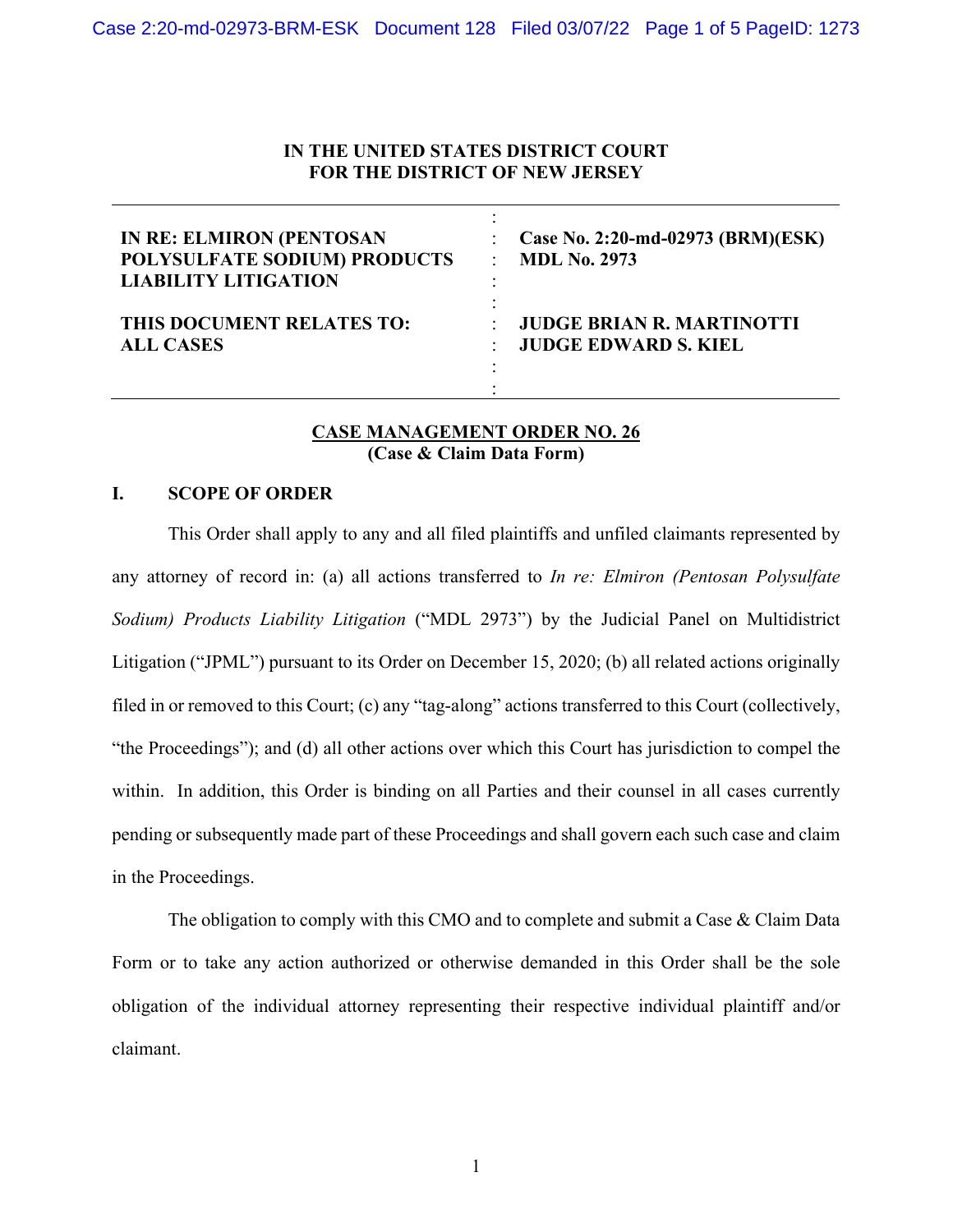### **II. CASE & CLAIM DATA FORM**

**A.** The Case & Claim Data Form ("CCDF") that shall be used by each attorney, counsel, and/or law firm representing any plaintiff or claimant (as identified in Section I above) (hereinafter, "Plaintiffs' Counsel") shall be a secure web-form  $\frac{1}{1}$  $\frac{1}{1}$  $\frac{1}{1}$  with the required substantive fields set forth and identified in the attached **Exhibit A**. In accordance with the schedule set forth in Section III below, Plaintiffs' Counsel shall:

- 1. Complete and submit the CCDF for each Plaintiff which Plaintiffs' Counsel currently represents, and which has filed any case or action alleging an injury related to Elmiron as of the date of entry of this CMO (regardless of whether or not such case has been served on Defendants);
- 2. Complete and submit the CCDF for any other individual which Plaintiffs' Counsel currently represents, and which alleges injury(ies) related to Elmiron (regardless of whether or not such individual has filed a case or not) (hereinafter, a "Claimant"); and
- 3. Complete and submit the CCDF for each Claimant or Plaintiff which Plaintiffs' Counsel is retained to represent anytime in the future, or which is otherwise in Plaintiffs' Counsel's inventory of potential future Plaintiffs or Claimants alleging an Elmiron-related injury (hereinafter, a "Future Claimant"); and for each Future Claimant, Plaintiffs' Counsel should endeavor to complete and submit a CCDF within sixty (60) days of being retained by such Future Claimant. Plaintiffs' Counsel shall also be obligated to supplement any previously submitted CCDF within thirty (30) days of learning of any new and/or different information and/or responses that would make such prior CCDF submission inaccurate and/or otherwise changed.
- **B.** The CCDF shall be completed without objections as to the questions posed in the

CCDF. Of note, the CCDF is a one page document.

<sup>1</sup> Plaintiffs' Counsel that are unable to complete and submit the online form may submit a completed hard copy of the Exhibit A to the appointed resolution counsel for the Parties, so long as said Plaintiffs' Counsel advises the Parties' Resolution Liaison Counsel of such inability to submit the online form and intent to submit a hard copy in writing, and in advance of doing so.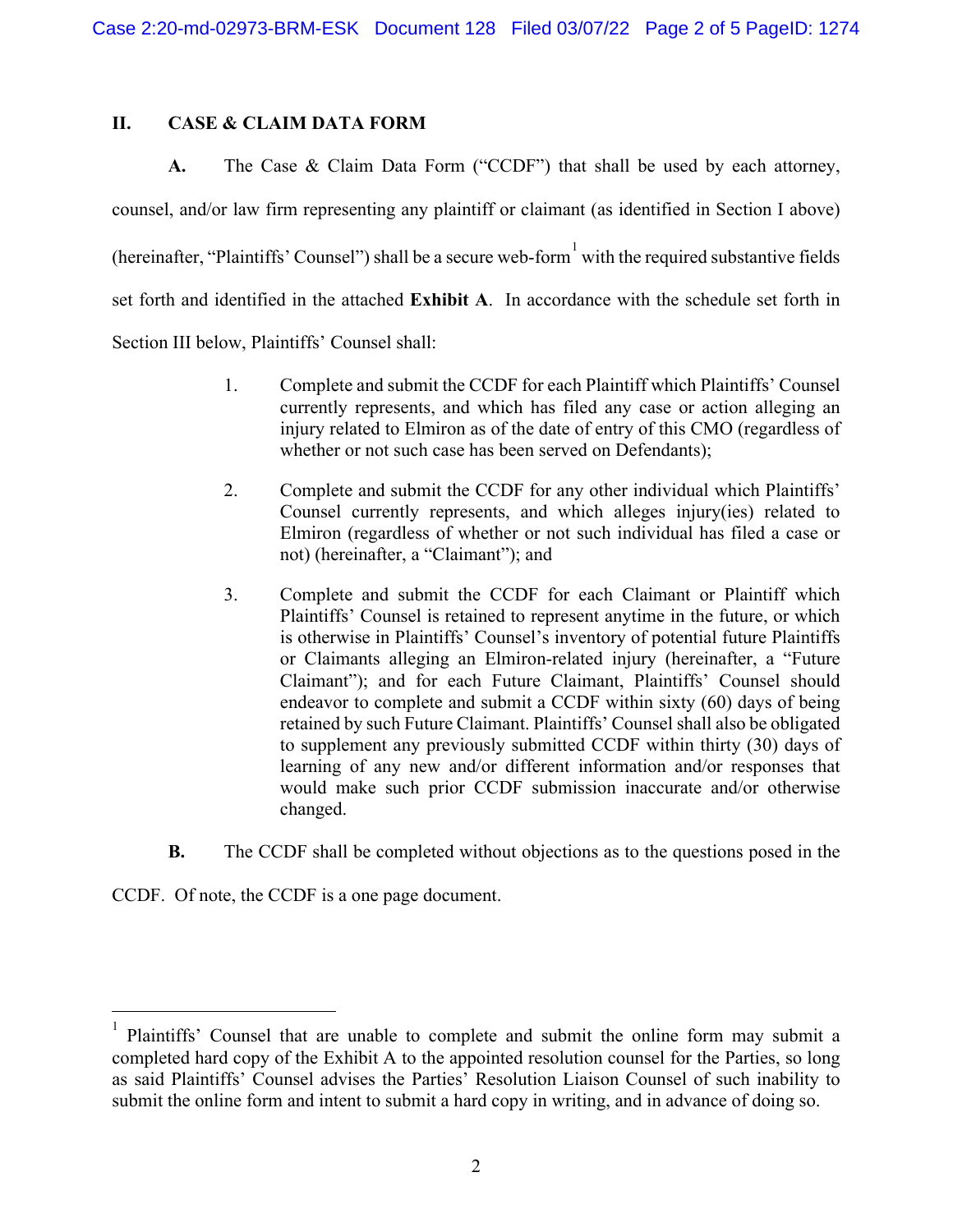# **III. DEADLINE FOR SERVICE OF CCDFs**

### **A. Plaintiffs' Counsel With Up to 50 Filed Cases and/or Unfiled Claims**

1. For all Plaintiffs' Counsel that currently represent up to, but not exceeding, fifty (50) Plaintiffs or Claimants, the CCDF for each such Plaintiff and/or Claimant shall be completed and submitted no later than thirty (30) days after the entry of this CMO.

## **B. Plaintiffs' Counsel With Over 50 Filed Cases and/or Unfiled Claims**

- 1. For all Plaintiffs' Counsel that currently represent over fifty (50) Plaintiffs or Claimants, the CCDF for each such Plaintiff and/or Claimant shall be completed and submitted no later than thirty (30) days after the entry of this CMO, except such Plaintiffs' Counsel may request an additional period of time up to thirty (30) additional days (60 days, in total), which request shall first be considered by the Parties' Resolution Liaison Counsel, and then submitted to the Honorable Judge Robert L. Polifroni for approval (as set forth in detail in Section IV below).
- 2. Additional extensions of time shall not be unreasonably opposed, but the Court is cognizant that the CCDF is a one page form that contains very basic information.
- **C. Service of CCDF**: Each CCDF shall be completed and submitted via a secure web

form submission system ("CaseManagerPro") designed, hosted, and provided by LucidIQ.

1. Manner of Completion and Service of CCDF

Plaintiffs' Counsel shall use the secure CaseManagerPro System designed and provided by

LucidIQ and accessible at <https://casemanagerpro.formstack.com/forms/elmironclaims> to

complete and submit CCDFs, as follows:

(a) Each Plaintiffs' Counsel required to submit a CCDF shall request access to the CaseManagerPro System<sup>[2](#page-3-0)</sup> to obtain individually authorized secure links and login information. Upon request, Plaintiffs' Counsel may receive searchable reports of all information submitted by that Plaintiffs' Counsel. However, except as set forth herein, Plaintiffs' Counsel shall not be permitted to view, search, or access any information or materials submitted by any other Plaintiffs' Counsel or

<sup>&</sup>lt;sup>2</sup> Access to the CaseManagerPro System for CCDF submission shall be requested by email to [ElmironClaims@casemanagerpro.com.](mailto:ElmironClaims@casemanagerpro.com)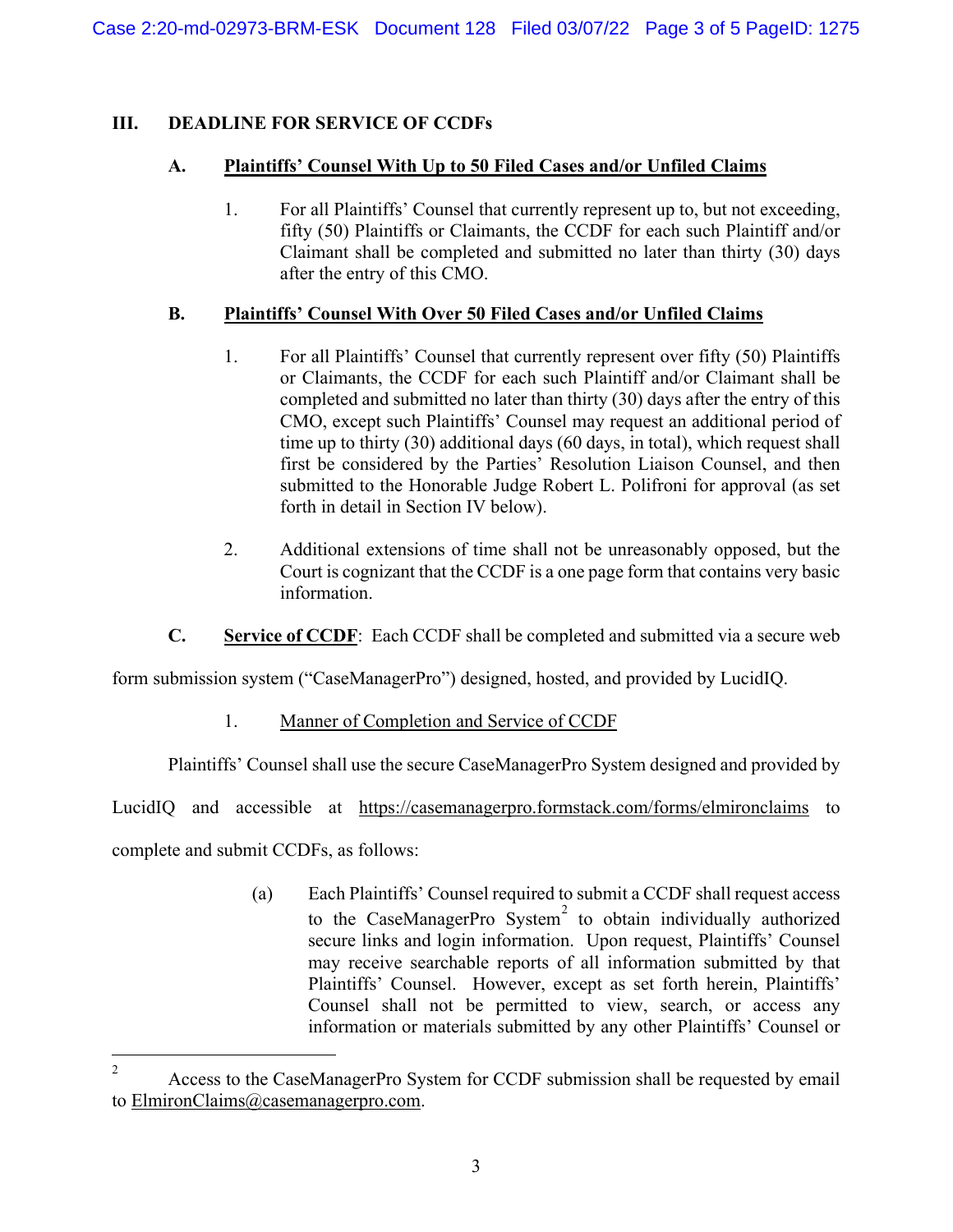related to any other Plaintiff or Claimant (which said Plaintiffs' Counsel does not represent).

- (b) Only the Court, Plaintiffs' Resolution Liaison Counsel<sup>[3](#page-3-0)</sup>, and Defense Resolution Liaison Counsel<sup>[4](#page-3-0)</sup> shall have access to and be able to view, search and download materials submitted by all Plaintiffs' Counsel. The CCDF submissions cannot be used for any purpose in litigation in this MDL, or any other litigation, nor can the CCDF submissions be shared with Plaintiffs' or litigation counsel (other than with the Plaintiffs' Counsel submitting the CCDFs on behalf of each of their representative Plaintiffs and/or Claimants).
- (c) Each Plaintiffs' Counsel shall use the CaseManagerPro System to complete, submit, and/or update the appropriate CCDF online.
- (d) Service of a completed CCDF shall be deemed to occur when the submitting party has performed each of the steps required by the CaseManagerPro System to execute the online submission of the materials, and the submitting party has received confirmation on screen that the materials have been successfully submitted.
- (e) If a Plaintiff or Claimant (through their respective Plaintiffs' Counsel) must amend a previously submitted CCDF, all subsequent versions and/or updates must be identified as an "Update" rather than a "New Submission"—prior CCDF information submitted will remain available and accessible.

### **IV. PROCEDURES FOR UN-SUBMITTED AND/OR NON-COMPLIANT CCDFs**

Plaintiffs' Counsel shall make a good faith effort to complete and submit the CCDFs and to supplement the same as required by the applicable deadlines set forth in this Order. The Parties recognize that, despite good faith efforts, certain deficiencies in the CCDF submission responses (including, but not limited to, the failure to submit a CCDF) may require Court intervention. Plaintiffs' and/or Defense Resolution Liaison Counsel shall raise any issues and/or disputes

<sup>&</sup>lt;sup>3</sup> The Court-appointed Plaintiffs' Resolution Liaison Counsel is Christopher A. Seeger of SeegerWeiss LLP.

<span id="page-3-0"></span><sup>4</sup> The Court-appointed Defense Resolution Liaison Counsel is James F. Murdica of Barnes & Thornburg LLP.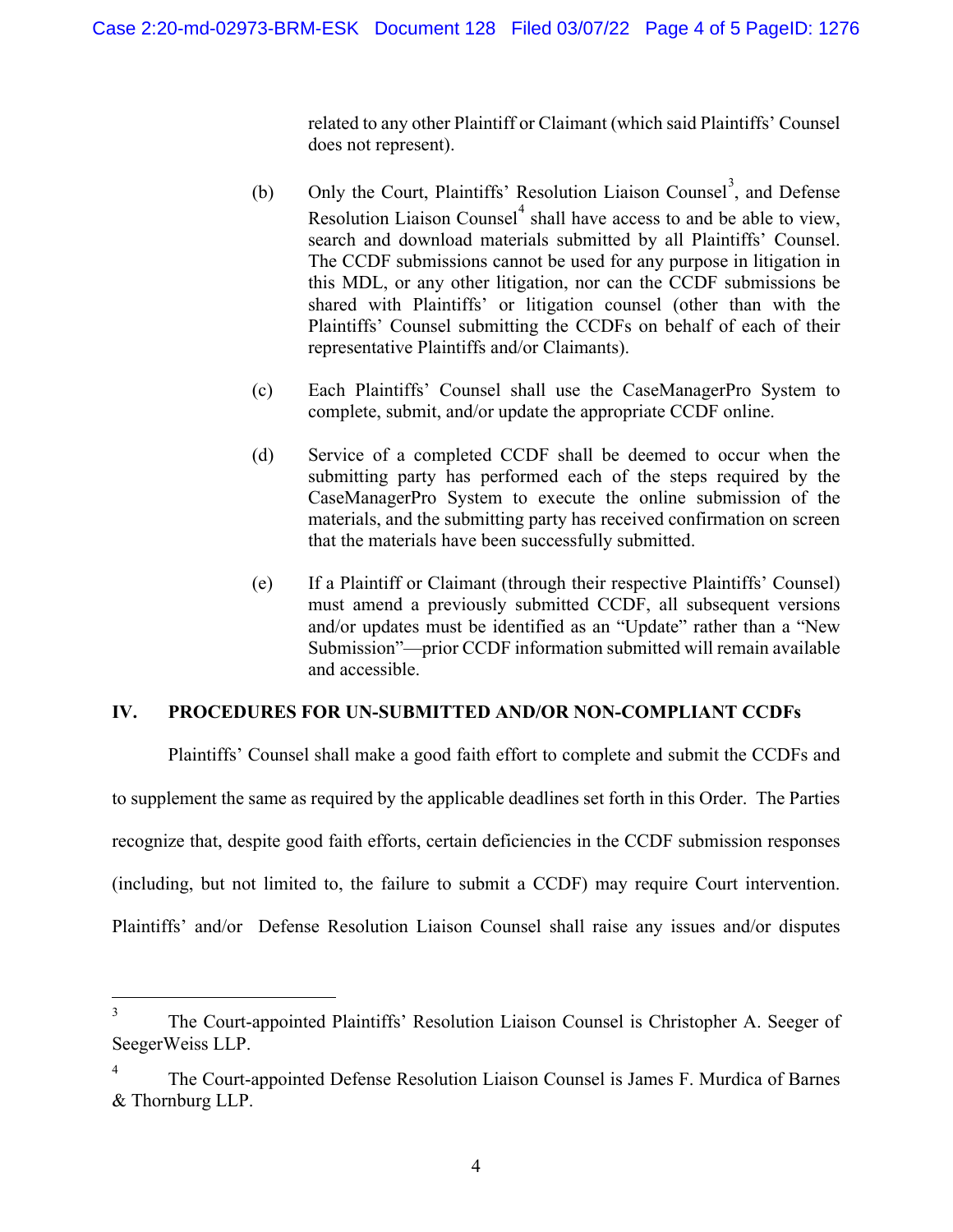pertaining to this Court-imposed CCDF process with the Court as necessary at the regularly scheduled monthly case management conferences.

.

Dated: March 7, 2022  $\mathcal{B}_{\mu\nu}$  what

The Hon. Brian Martinotti, U.S.D.J.